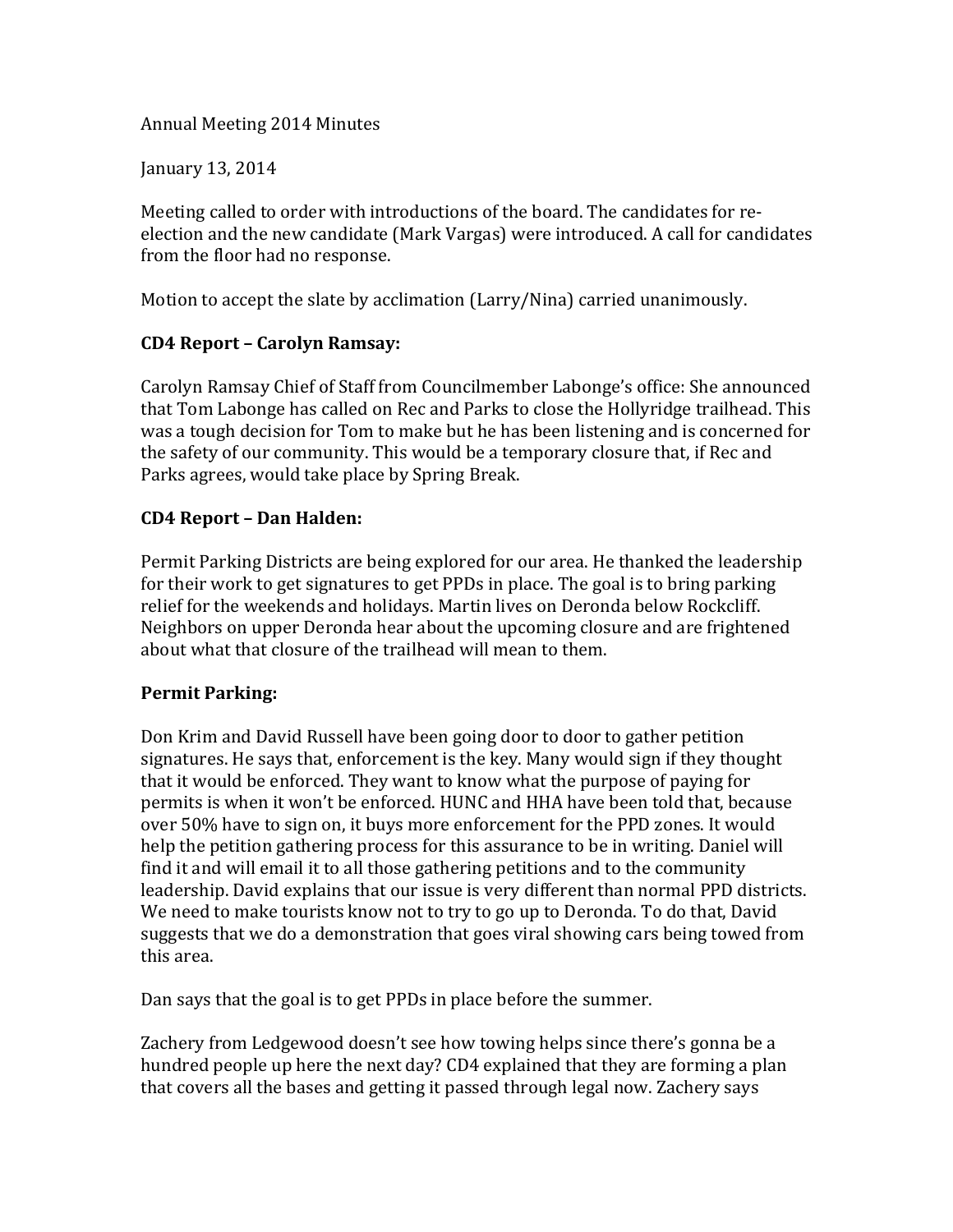there's a lack of speed signs and of signs showing who has the right of way when cars meet on an incline.

### **Signal Timing Issue:**

Gower/Franklin light is impossible to go through. Southbound traffic on Gower has to wait for several lights while cars coming up Gower into the intersection to go westbound on Franklin try to make the light and get caught in the intersection. Daniel will research the timing of that intersection with the DOT.

# **Underground Utilities and Concrete Repaving:**

George reminded Dan and Carolyn that, when Tom was first elected, he worked with us on the topic of sprucing up the southern portion of Beachwood Drive with underground utilities and repair/repaving with CONCRETE of the whole street. It will enhance the view of the Hollywood Sign and make the road better. Perhaps people wouldn't feel the need to venture so high up into Beachwood if they could get a good clean shot from below.

Don says that there's a perception that the councilman gives greater weight to the tourists than to the residents. At a recent press conference, Tom did made some overtly friendly gestures to tourists and it looks like he's being very generous to them. Perception is everything. Carolyn mentioned that Tom is just a really friendly guy. Fran echoed that suggesting that he may be the next Mayor of Hollywood.

# **Tour Van Operators:**

George says that a motion is about to expire regarding the tour van requirement to use wireless headsets while driving open air vans in our area. Daniel hadn't heard about this but will look into it. Daniel did mention that there is also a motion to have the City-owned home on Beachwood deemed surplus property, cleaned up and prepared for sale. This would cause it to become a home again.

# **Citation Presentation:**

Daniel presented a surprise citation to George. It says, "On behalf of the City of Los Angeles, we hereby salute George Abrahams for his heart and hand to the community. We recognize him for his selfless and tireless volunteerism and advocacy for the people of Beachwood Canyon. He has been going above and beyond for the neighborhood since 1998. George, you are truly an Angel in the City of Angels!"

# **Crime Report – Senior Lead Officer Maggie Dillard:**

Senior Lead Officer Maggie Dillard: Only one burglary in the area and two car break ins took place. Door Knockers have slowed down. But the task force is still around.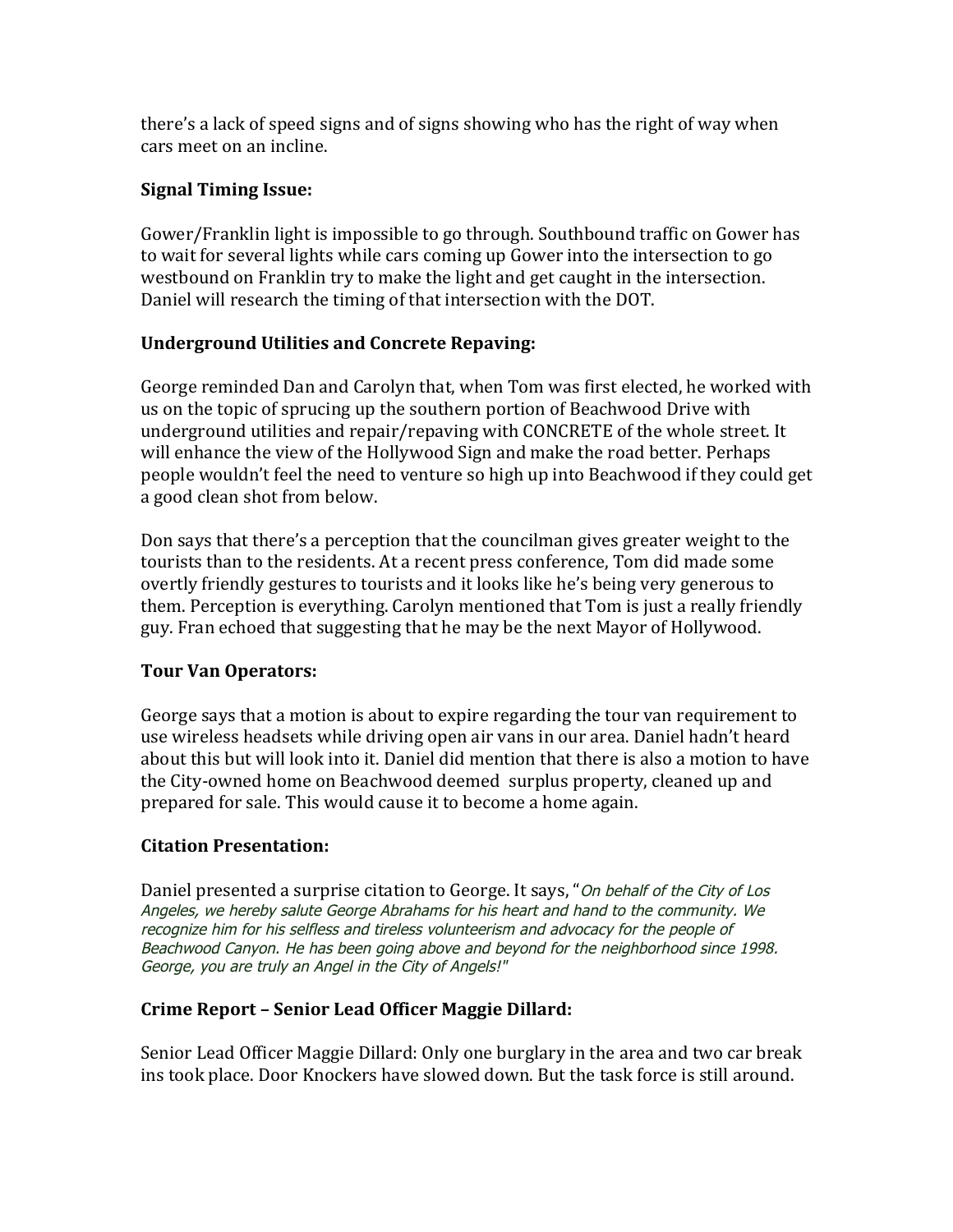Call 877-ASK-LAPD when you see someone coming to your home that you feel is out of place. We need you to report these.

# **Graffiti:**

Graffiti is happening up here on the historic walls. It can't be painted out because they are historic. They need to be steam cleaned. Hollywood Beautification Team will come out if you call them at  $323-962-2163$ . Leave a detailed message where the graffiti is and if it's on private or public property. Tell them if it needs to be steamed or painted. Take a photo and send to Maggie  $(32080@$ lapd.lacity.org). File a report about vandalism on the phone (877-ASK-LAPD). The City is addressing the concept of private or closed streets. The gating of LaPunta, upper Deronda, Dorcas etc. are at issue. The City really wants to get rid of gates all together. If the gates at the top of Deronda were open and the street constructed for through traffic, cars would be able to flow through but not to stop. It would have to be a one way or like upper and lower Mulholland. David says that this would be very expensive and it would have to happen after many other things happen to manage traffic. We need to provide another way for tourists to get what they want  $-$  the picture of the Hollywood Sign.

Alex Chavez says that we are in crisis mode right now. We have a hard time thinking ahead of what would happen if the gate at the top of Deronda were open. It's an alternative but we're working hard on other solutions in this current climate.

# **West Traffic – Officer Pete Cordero:**

West Traffic Officer Pete Cordero: He went to Mulholland right after the striping was put in. By just being in an area, the violations drop. Pete has had no problems with people parking in the red. Guy Pohlman lives at the top of Deronda. He feels that, if there was an emblem or a plaque on the wall where he lives like the law enforcement emblem, maybe people wouldn't stop there. Fran suggested that a decoy car at the top of Deronda may help.

Officer Pete told us, regarding the idea of showing cars being towed, that cars can't be towed without DOT being there. It's a two-pronged project. Pete doesn't agree with the concrete street paving issue. He thinks that the black asphalt looks and feels better.

#### **Smoking in the Canyon**

Guy says that the No Smoking Signs up on Deronda are pointed in the wrong direction. The signs are attached to the safety gate on this side of the park. Maggie will talk to Sharon Shapiro.

There was supposed to be a huge no smoking sign at five points. Maggie says we should unite and decide what kind of sign you all can agree on. Email her at: 32080@lapd.lacity.org